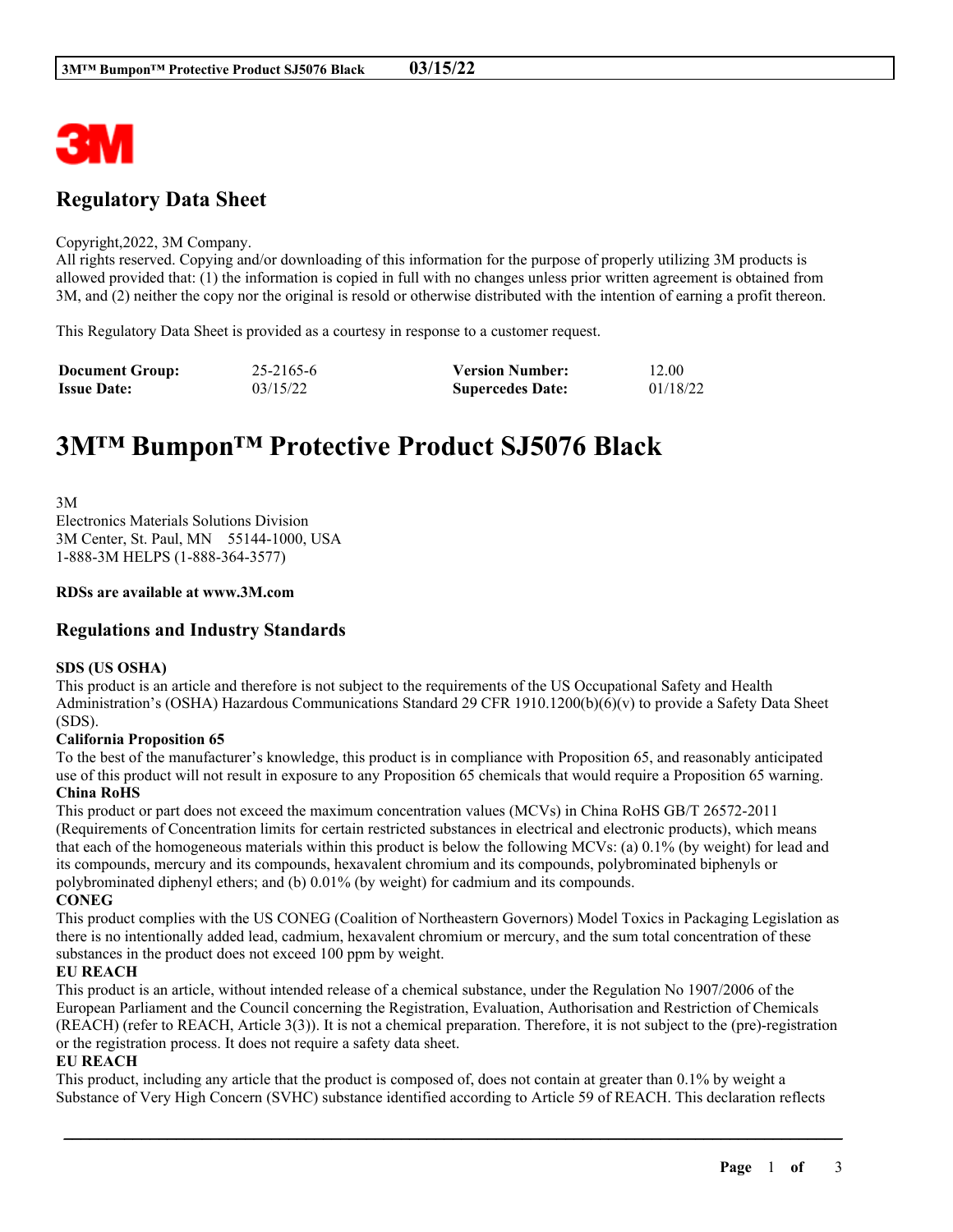the substances on the candidate SVHC list, effective January 2022.

### **EU RoHS**

This product does not exceed the maximum concentration values (MCVs) set under EU Directive 2011/65/EU (RoHS recast/RoHS 2), as stated in Annex II to that directive. This means that each of the homogenous materials within this product does not exceed the following MCVs: (a) 0.1% (by weight) for lead, mercury, hexavalent chromium, polybrominated biphenyls or polybrominated diphenyl ethers; and (b) 0.01% (by weight) for cadmium.

## **EU RoHS Phthalates**

This product does not exceed the maximum concentration values (MCVs) for phthalates set under EU Directive 2011/65/EU (RoHS recast/RoHS 2), as amended by EU 2015/863, which applies to finished EEE after July 22, 2019 for Category 1-7, 10- 11 products and after July 22, 2021 for Category 8 and 9 products. This means that each of the homogeneous materials within this product does not exceed the MCV of 0.1% (by weight) for each of the following phthalates: DEHP, BBP, DBP, and DIBP.

**TSCA Section 6** This product is not known to contain 2,4,6-Tri-tert-butylphenol (CAS 732-26-3). **TSCA Section 6** This product is not known to contain Decabromodiphenyl Ether (Deca-BDE) (CAS 1163-19-5). **TSCA Section 6** This product is not known to contain Hexachlorobutadiene (HCBD) (CAS 87-68-3). **TSCA Section 6**

This product is not known to contain Pentachlorothiophenol (PCTP) (CAS 133-49-3).

**TSCA Section 6**

This product is not known to contain Phenol, isopropylated phosphate (3:1) (PIP (3:1)) (CAS 68937-41-7).

# **Chemicals and/or Compounds of Interest**

**Alkylphenol (AP)** : Not intentionally added. **Alkylphenolethoxylates (APE)** : Not intentionally added. **Antimony and (Sb) Compounds** : Contains. **Arsenic and (As) Compounds** : Not intentionally added. **Asbestos** : Not intentionally added. **Azocolorants and Azodyes** : Not intentionally added. **Beryllium and (Be) Compounds** : Not intentionally added. **Biocides/Preservatives** : Biocides/preservatives are not intentionally added for the purpose of protecting the product from the growth of microorganisms. **Bismuth and (Bi) Compounds** : Not intentionally added. **Bisphenol A (BPA) (CAS 80-05-7)** : Not intentionally added. **Butyl Benzyl Phthalate (BBP) (CAS 85-68-7)** : Not intentionally added. **Cadmium and (Cd) Compounds** : Not intentionally added. **Chlorinated Paraffins, Short Chain** : Not intentionally added. **Crystalline Silica** : Contains. **Decabromodiphenyl Ether (Deca-BDE) (CAS 1163-19-5)** : Not intentionally added. **Di(2-Ethylhexyl) Phthalate (DEHP) (CAS 117-81-7)** : Not intentionally added. **Dibutyl Phthalate (DBP) (CAS 84-74-2)** : Not intentionally added. **Diisodecyl Phthalate (DIDP)** : Not intentionally added. **Diisononyl Phthalate (DINP)** : Contains. **Di-n-Octyl Phthalate (DNOP) (CAS 117-84-0)** : Not intentionally added. **Dioxins and Furans** : Not intentionally added. **Flame Retardants (not PBB or PBDE)** : Not intentionally added. **Formaldehyde (CAS 50-00-0)** : Not intentionally added. **Genetically Modified Organisms (GMOs)** : Not intentionally added. **Halogenated Compounds** : Contains. **Hexavalent Chromium and (Cr+6) Compounds** : Not intentionally added. **Lead and (Pb) Compounds** : Not intentionally added. **Materials of Human or Animal Origin** : Not intentionally added. **Mercury and (Hg) Compounds** : Not intentionally added.

\_\_\_\_\_\_\_\_\_\_\_\_\_\_\_\_\_\_\_\_\_\_\_\_\_\_\_\_\_\_\_\_\_\_\_\_\_\_\_\_\_\_\_\_\_\_\_\_\_\_\_\_\_\_\_\_\_\_\_\_\_\_\_\_\_\_\_\_\_\_\_\_\_\_\_\_\_\_\_\_\_\_\_\_\_\_\_\_\_\_